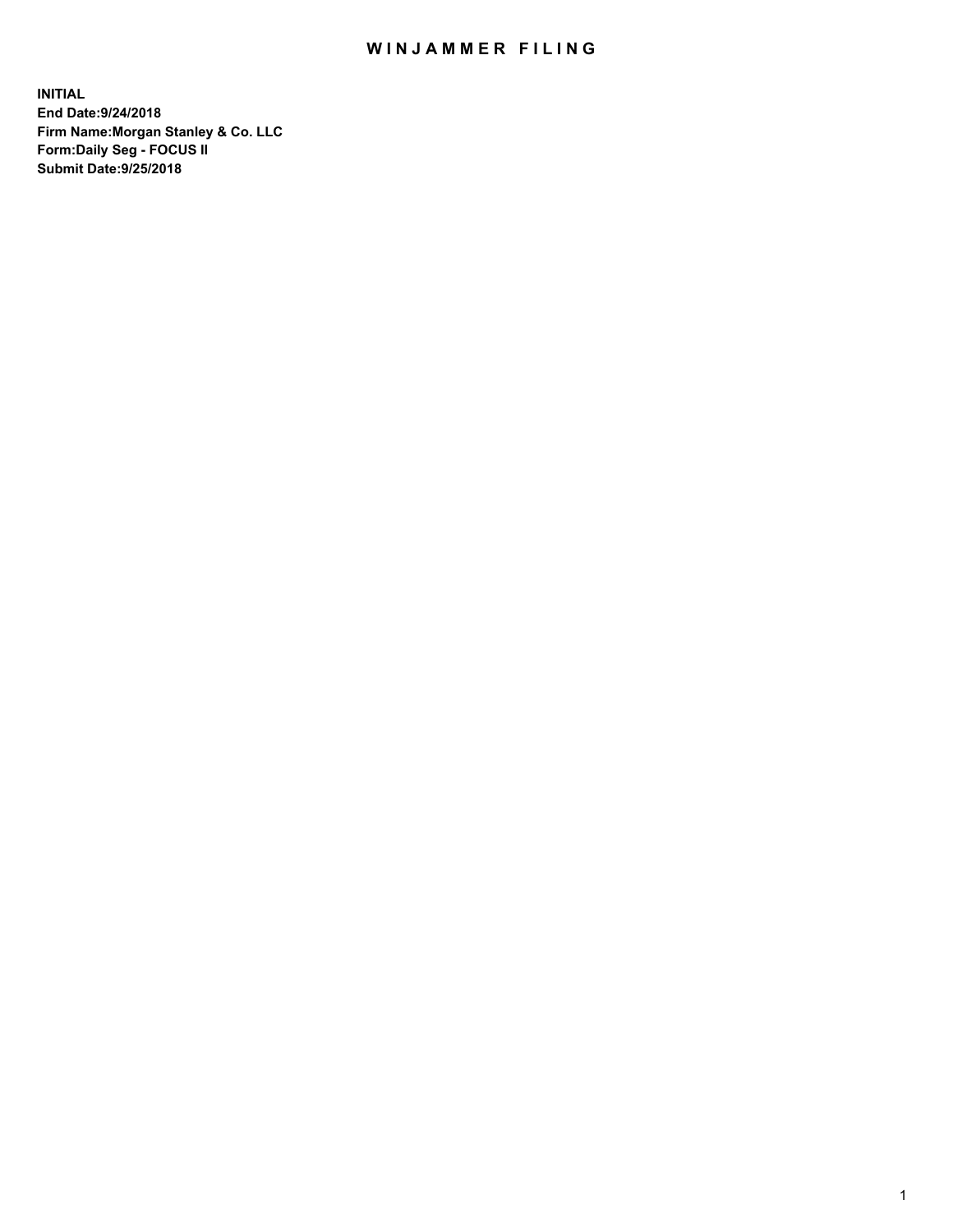**INITIAL End Date:9/24/2018 Firm Name:Morgan Stanley & Co. LLC Form:Daily Seg - FOCUS II Submit Date:9/25/2018 Daily Segregation - Cover Page**

| Name of Company                                                                                                                                                                                                                                                                                                                | Morgan Stanley & Co. LLC                               |
|--------------------------------------------------------------------------------------------------------------------------------------------------------------------------------------------------------------------------------------------------------------------------------------------------------------------------------|--------------------------------------------------------|
| <b>Contact Name</b>                                                                                                                                                                                                                                                                                                            | <b>Ikram Shah</b>                                      |
| <b>Contact Phone Number</b>                                                                                                                                                                                                                                                                                                    | 212-276-0963                                           |
| <b>Contact Email Address</b>                                                                                                                                                                                                                                                                                                   | lkram.shah@morganstanley.com                           |
| FCM's Customer Segregated Funds Residual Interest Target (choose one):<br>a. Minimum dollar amount: ; or<br>b. Minimum percentage of customer segregated funds required:% ; or<br>c. Dollar amount range between: and; or<br>d. Percentage range of customer segregated funds required between:% and%.                         | 280,000,000<br><u>0</u><br><u>0 0</u><br>0 Q           |
| FCM's Customer Secured Amount Funds Residual Interest Target (choose one):<br>a. Minimum dollar amount: ; or<br>b. Minimum percentage of customer secured funds required:%; or<br>c. Dollar amount range between: and; or<br>d. Percentage range of customer secured funds required between:% and%.                            | 140,000,000<br><u>0</u><br><u>00</u><br>0 <sub>0</sub> |
| FCM's Cleared Swaps Customer Collateral Residual Interest Target (choose one):<br>a. Minimum dollar amount: ; or<br>b. Minimum percentage of cleared swaps customer collateral required:% ; or<br>c. Dollar amount range between: and; or<br>d. Percentage range of cleared swaps customer collateral required between:% and%. | 92,000,000<br><u>0</u><br><u>00</u><br>0 <sub>0</sub>  |

Attach supporting documents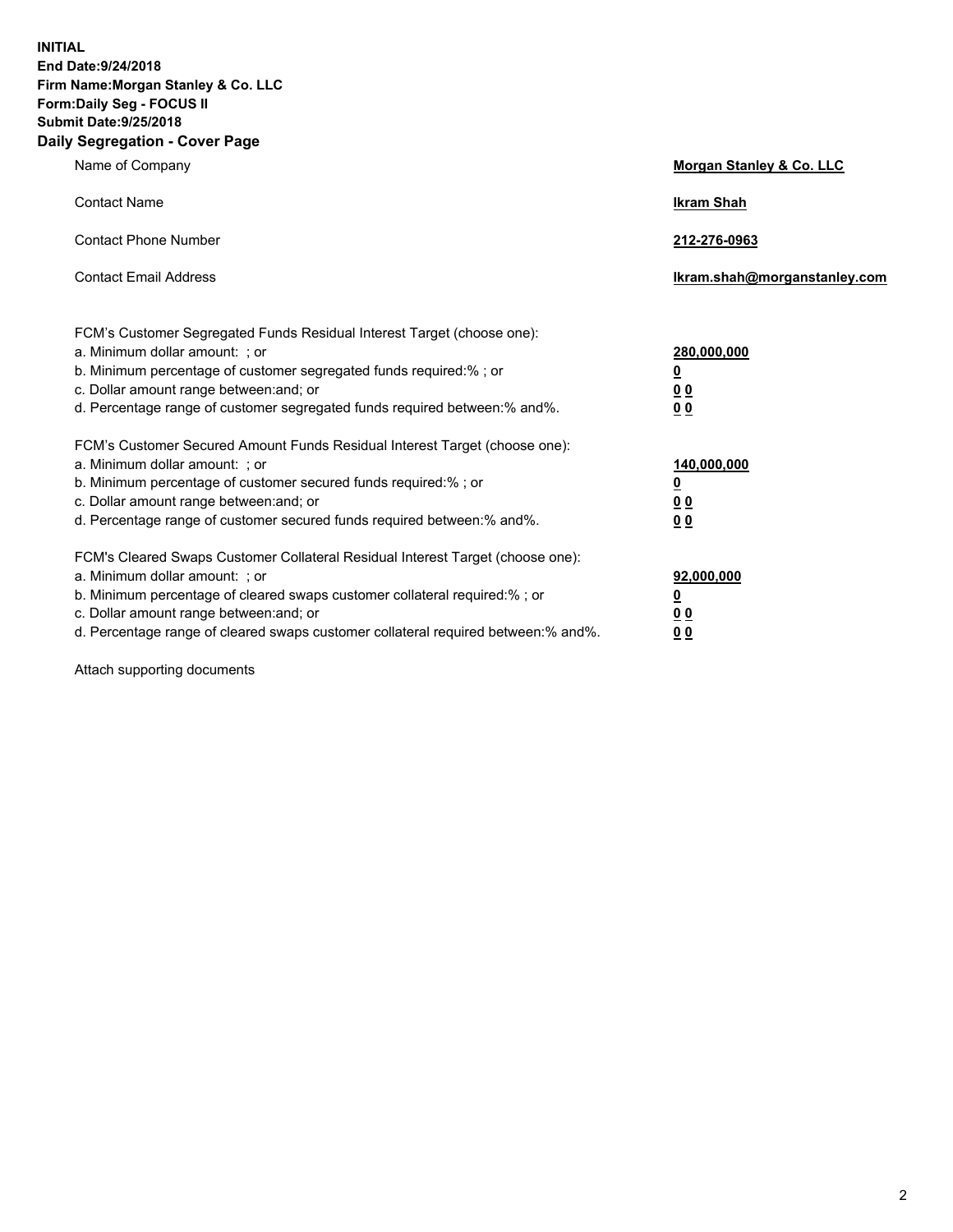## **INITIAL End Date:9/24/2018 Firm Name:Morgan Stanley & Co. LLC Form:Daily Seg - FOCUS II Submit Date:9/25/2018 Daily Segregation - Secured Amounts**

Foreign Futures and Foreign Options Secured Amounts Amount required to be set aside pursuant to law, rule or regulation of a foreign government or a rule of a self-regulatory organization authorized thereunder 1. Net ledger balance - Foreign Futures and Foreign Option Trading - All Customers A. Cash **2,736,642,188** [7315] B. Securities (at market) **2,376,612,606** [7317] 2. Net unrealized profit (loss) in open futures contracts traded on a foreign board of trade **348,130,073** [7325] 3. Exchange traded options a. Market value of open option contracts purchased on a foreign board of trade **21,857,745** [7335] b. Market value of open contracts granted (sold) on a foreign board of trade **-21,120,245** [7337] 4. Net equity (deficit) (add lines 1. 2. and 3.) **5,462,122,367** [7345] 5. Account liquidating to a deficit and account with a debit balances - gross amount **130,146,262** [7351] Less: amount offset by customer owned securities **-129,496,078** [7352] **650,184** [7354] 6. Amount required to be set aside as the secured amount - Net Liquidating Equity Method (add lines 4 and 5) 7. Greater of amount required to be set aside pursuant to foreign jurisdiction (above) or line 6. FUNDS DEPOSITED IN SEPARATE REGULATION 30.7 ACCOUNTS 1. Cash in banks A. Banks located in the United States **225,411,040** [7500] B. Other banks qualified under Regulation 30.7 **1,016,192,380** [7520] **1,241,603,420** 2. Securities A. In safekeeping with banks located in the United States **125,660,268** [7540] B. In safekeeping with other banks qualified under Regulation 30.7 **0** [7560] **125,660,268** [7570] 3. Equities with registered futures commission merchants A. Cash **7,373,974** [7580] B. Securities **0** [7590] C. Unrealized gain (loss) on open futures contracts **-71,382** [7600] D. Value of long option contracts **0** [7610] E. Value of short option contracts **0** [7615] **7,302,592** [7620] 4. Amounts held by clearing organizations of foreign boards of trade A. Cash **0** [7640] B. Securities **0** [7650] C. Amount due to (from) clearing organization - daily variation **0** [7660] D. Value of long option contracts **0** [7670] E. Value of short option contracts **0** [7675] **0** [7680] 5. Amounts held by members of foreign boards of trade A. Cash **1,681,217,983** [7700] B. Securities **2,250,952,338** [7710] C. Unrealized gain (loss) on open futures contracts **348,201,455** [7720] D. Value of long option contracts **21,857,745** [7730] E. Value of short option contracts **-21,120,245** [7735] **4,281,109,276** 6. Amounts with other depositories designated by a foreign board of trade **0** [7760] 7. Segregated funds on hand **0** [7765] 8. Total funds in separate section 30.7 accounts **5,655,675,556** [7770]

9. Excess (deficiency) Set Aside for Secured Amount (subtract line 7 Secured Statement Page 1 from Line 8)

- 10. Management Target Amount for Excess funds in separate section 30.7 accounts **140,000,000** [7780]
- 11. Excess (deficiency) funds in separate 30.7 accounts over (under) Management Target **52,903,005** [7785]

**0** [7305]

**5,462,772,551** [7355]

**5,462,772,551** [7360]

[7530]

[7740] **192,903,005** [7380]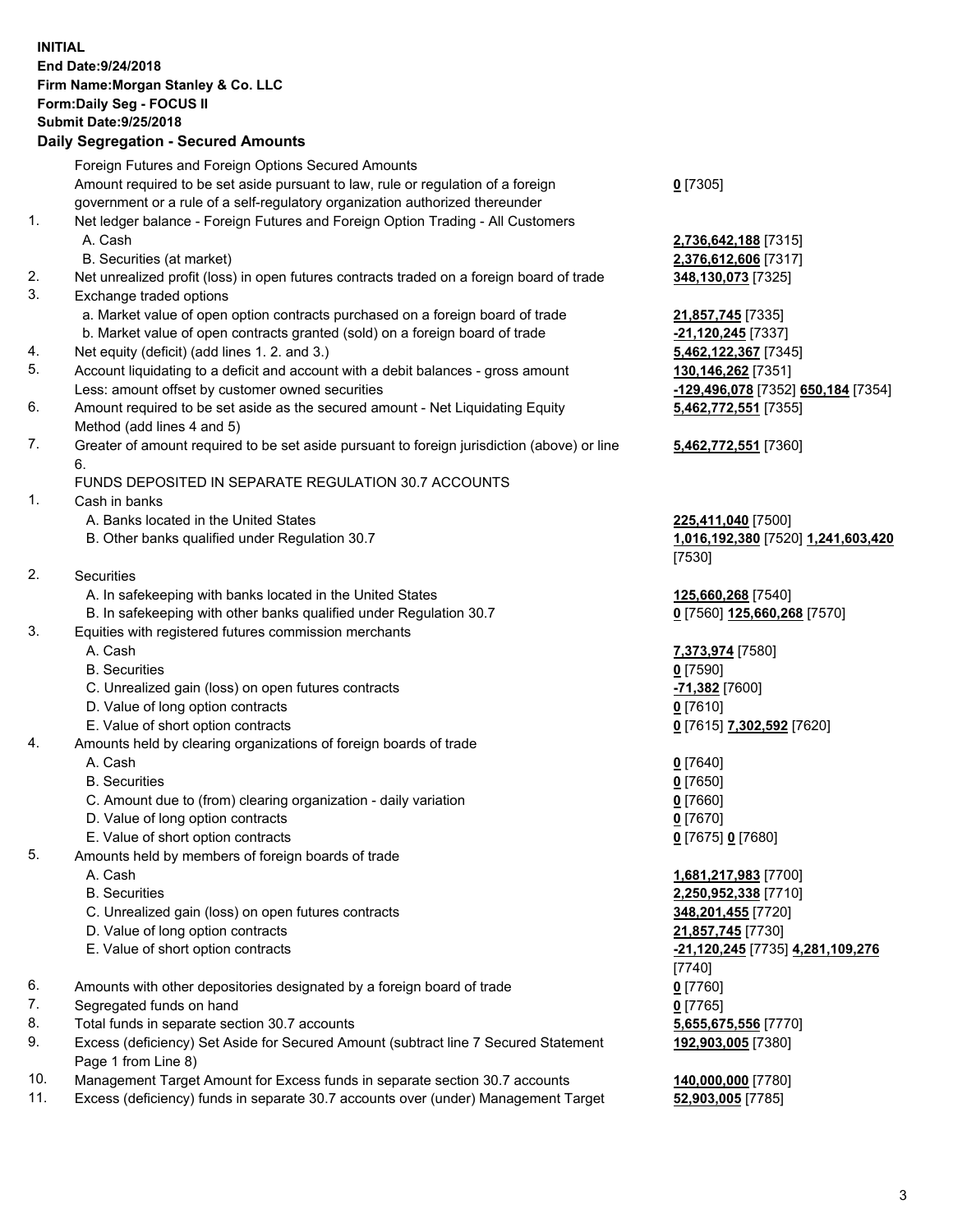**INITIAL End Date:9/24/2018 Firm Name:Morgan Stanley & Co. LLC Form:Daily Seg - FOCUS II Submit Date:9/25/2018 Daily Segregation - Segregation Statement** SEGREGATION REQUIREMENTS(Section 4d(2) of the CEAct) 1. Net ledger balance A. Cash **11,740,469,012** [7010] B. Securities (at market) **6,315,271,630** [7020] 2. Net unrealized profit (loss) in open futures contracts traded on a contract market **-490,977,858** [7030] 3. Exchange traded options A. Add market value of open option contracts purchased on a contract market **364,977,294** [7032] B. Deduct market value of open option contracts granted (sold) on a contract market **-490,777,459** [7033] 4. Net equity (deficit) (add lines 1, 2 and 3) **17,438,962,619** [7040] 5. Accounts liquidating to a deficit and accounts with debit balances - gross amount **490,203,011** [7045] Less: amount offset by customer securities **-488,496,691** [7047] **1,706,320** [7050] 6. Amount required to be segregated (add lines 4 and 5) **17,440,668,939** [7060] FUNDS IN SEGREGATED ACCOUNTS 7. Deposited in segregated funds bank accounts A. Cash **5,509,871,800** [7070] B. Securities representing investments of customers' funds (at market) **0** [7080] C. Securities held for particular customers or option customers in lieu of cash (at market) **556,284,793** [7090] 8. Margins on deposit with derivatives clearing organizations of contract markets A. Cash **6,032,929,897** [7100] B. Securities representing investments of customers' funds (at market) **0** [7110] C. Securities held for particular customers or option customers in lieu of cash (at market) **5,758,986,837** [7120] 9. Net settlement from (to) derivatives clearing organizations of contract markets **34,651,725** [7130] 10. Exchange traded options A. Value of open long option contracts **364,977,294** [7132] B. Value of open short option contracts **-490,777,459** [7133] 11. Net equities with other FCMs A. Net liquidating equity **5,288,144** [7140] B. Securities representing investments of customers' funds (at market) **0** [7160] C. Securities held for particular customers or option customers in lieu of cash (at market) **0** [7170] 12. Segregated funds on hand **0** [7150] 13. Total amount in segregation (add lines 7 through 12) **17,772,213,031** [7180] 14. Excess (deficiency) funds in segregation (subtract line 6 from line 13) **331,544,092** [7190]

- 15. Management Target Amount for Excess funds in segregation **280,000,000** [7194]
- 16. Excess (deficiency) funds in segregation over (under) Management Target Amount Excess

**51,544,092** [7198]